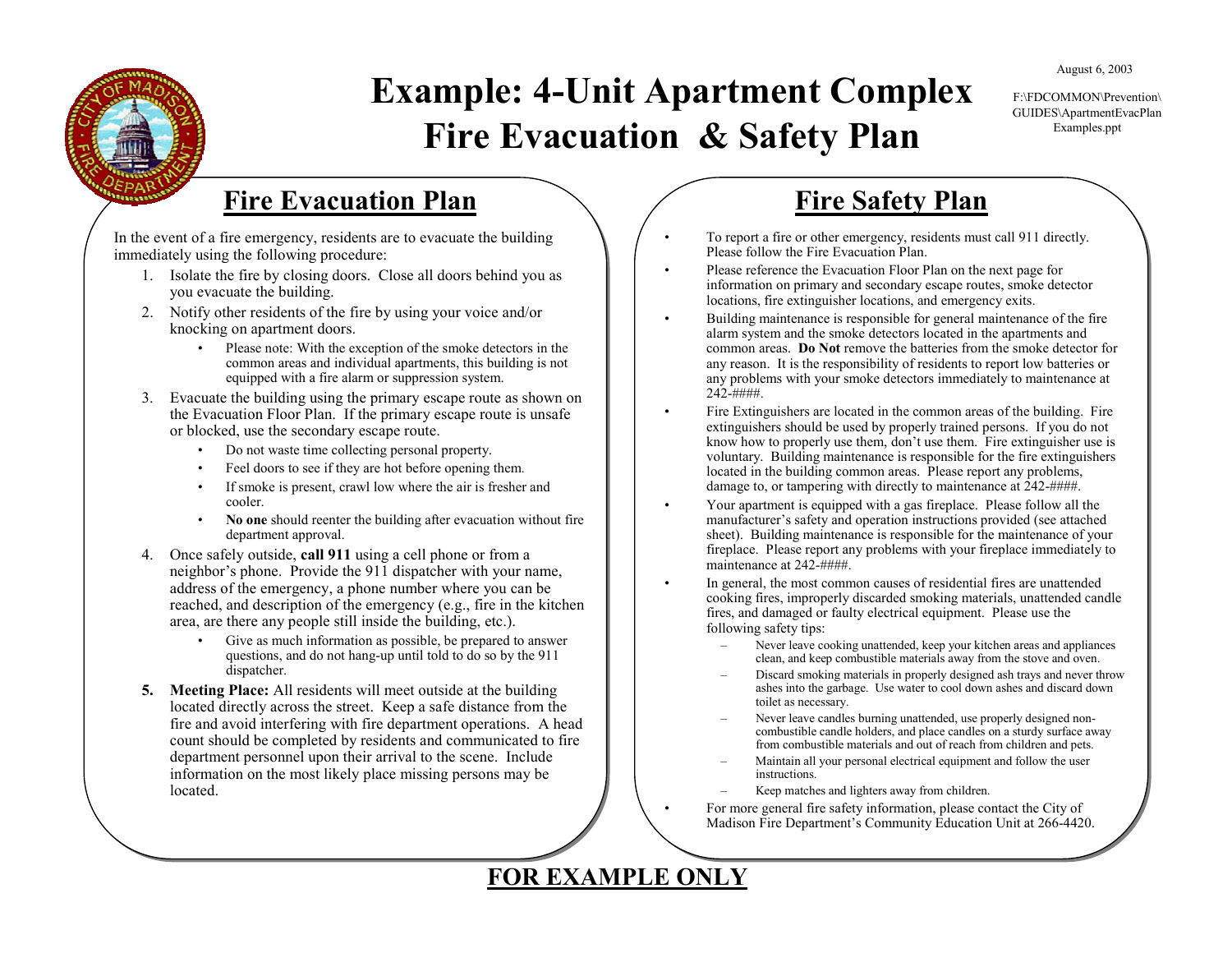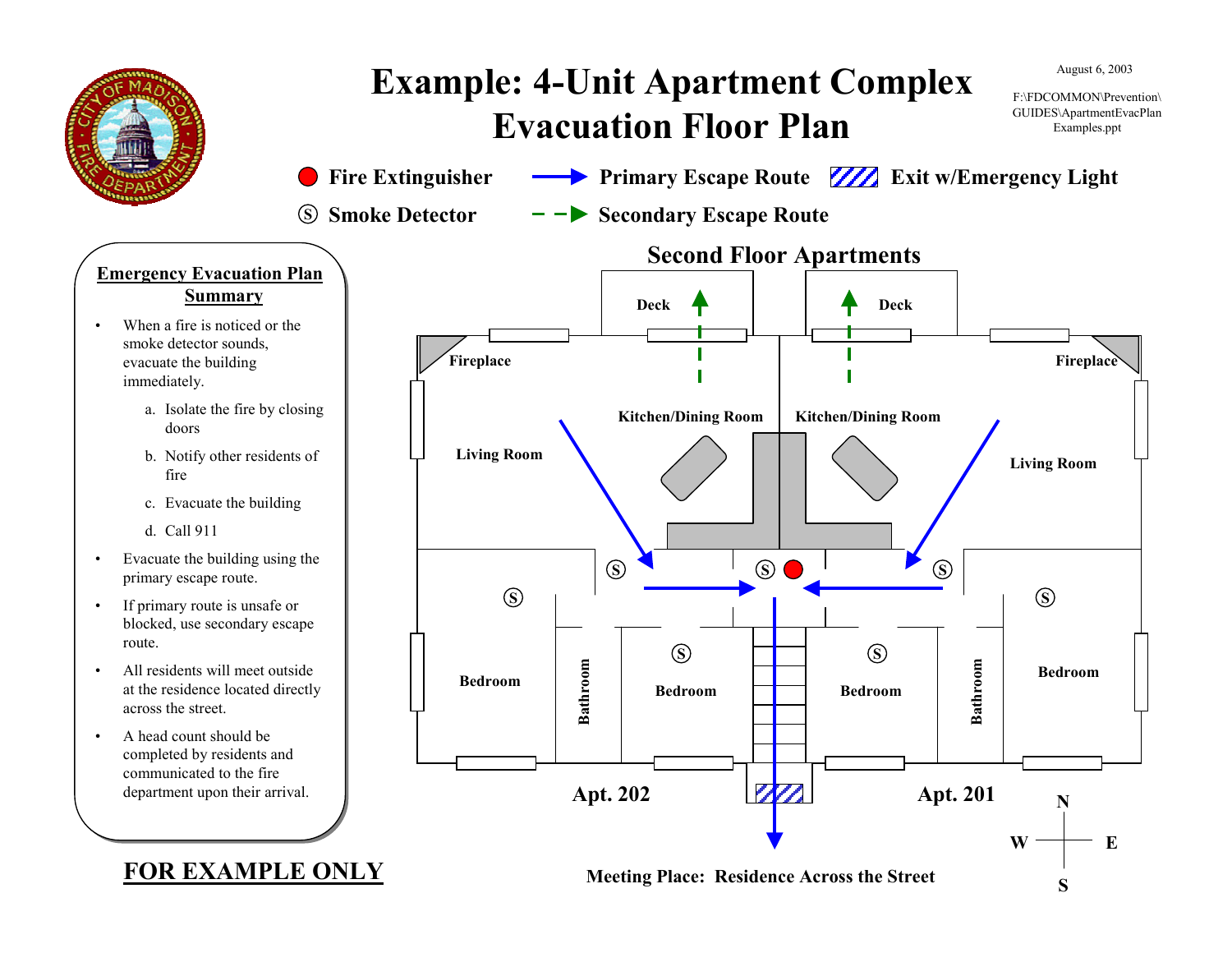August 6, 2003

#### F:\FDCOMMON\Prevention\GUIDES\ApartmentEvacPlan Examples.ppt

# **Example: 8-Unit Apartment Complex Fire Evacuation & Safety Plan**

•

•

•

•

•

## **Fire Evacuation Plan**

In the event of a fire emergency, residents are to evacuate the building immediately using the following procedure:

- 1. Isolate the fire by closing doors. Close all doors behind you as you evacuate the building.
- 2. Activate Fire Alarm System: Notify other residents of the fire by pulling one of the manual pull stations. Manual pull stations are located in each apartment, as well as at the top and bottom of the stairwells.
	- • Please note: Pulling the manual pull stations activates the building fire alarm only. The alarm system **does not**  automatically notify the fire department. Residents must still call 911 to notify the fire department of the emergency (see item 4 below).
- 3. Evacuate the building using the primary escape route as shown on the Evacuation Floor Plan. If the primary escape route is unsafe or blocked, use the secondary escape route.
	- •Do not waste time collecting personal property.
	- •Feel doors to see if they are hot before opening them.
	- • If smoke is present, crawl low where the air is fresher and cooler.
	- • **No one** should reenter the building after evacuation without fire department approval.
- 4. Once safely outside, **call 911** using a cell phone or from a neighbor's phone. Provide the 911 dispatcher with your name, address of the emergency, a phone number where you can be reached, and description of the emergency (e.g., fire in the kitchen, are there any people still inside the building, etc.).
	- • Give as much information as possible, be prepared to answer questions, and do not hang-up until told to do so by the 911 dispatcher.
- **5. Meeting Place:** All residents will meet outside at the building located directly across the street. Keep a safe distance from the fire and avoid interfering with fire department operations. A head count should be completed by residents and communicated to fire department personnel upon their arrival to the scene. Include information on the most likely place missing persons may be located.

## **Fire Safety Plan**

- To report a fire, residents should pull the manual fire alarm pull stations as they are evacuating the building. Pulling the manual pull stations activates the building fire alarm only. The alarm system **does not** automatically notify the fire department. Residents must still call 911 to notify the fire department of the emergency. Please follow the Fire Evacuation Plan.
- • Please reference the Evacuation Floor Plan on the next page for information on primary and secondary escape routes, smoke detector locations, fire extinguisher locations, fire alarm manual pull stations, and emergency exits.
- Building maintenance is responsible for general maintenance of the smoke detectors located in the apartments and common areas. **Do Not** remove the batteries from the smoke detector for any reason. It is the responsibility of residents to report low batteries or any problems with your smoke detectors immediately to maintenance at 242-####.
- • Fire Extinguishers are located in the common areas of the building. Fire extinguishers should be used by properly trained persons. If you do not know how to properly use them, don't use them. Fire extinguisher use is voluntary. Building maintenance is responsible for the fire extinguishers located in the building common areas. Please report any problems, damage to, or tampering with directly to maintenance at  $242-$ *####*.
- Your apartment is equipped with a gas fireplace. Please follow all the manufacturer's safety and operation instructions provided (see attached sheet). Building maintenance is responsible for the maintenance of your fireplace. Please report any problems with your fireplace immediately to maintenance at 242-####.
- In general, the most common causes of residential fires are unattended cooking fires, improperly discarded smoking materials, unattended candle fires, and damaged or faulty electrical equipment. Please use the following safety tips:
	- $\sim$  Never leave cooking unattended, keep your kitchen areas and appliances clean, and keep combustible materials away from the stove and oven.
	- Discard smoking materials in properly designed ash trays and never throw ashes into the garbage. Use water to cool down ashes and discard down toilet as necessary.
	- Never leave candles burning unattended, use properly designed noncombustible candle holders, and place candles on a sturdy surface away from combustible materials and out of reach from children and pets.
	- Maintain all your personal electrical equipment and follow the user instructions.
	- Keep matches and lighters away from children.

 For more general fire safety information, please contact the City of Madison Fire Department's Community Education Unit at 266-4420.

#### **FOR EXAMPLE ONLY**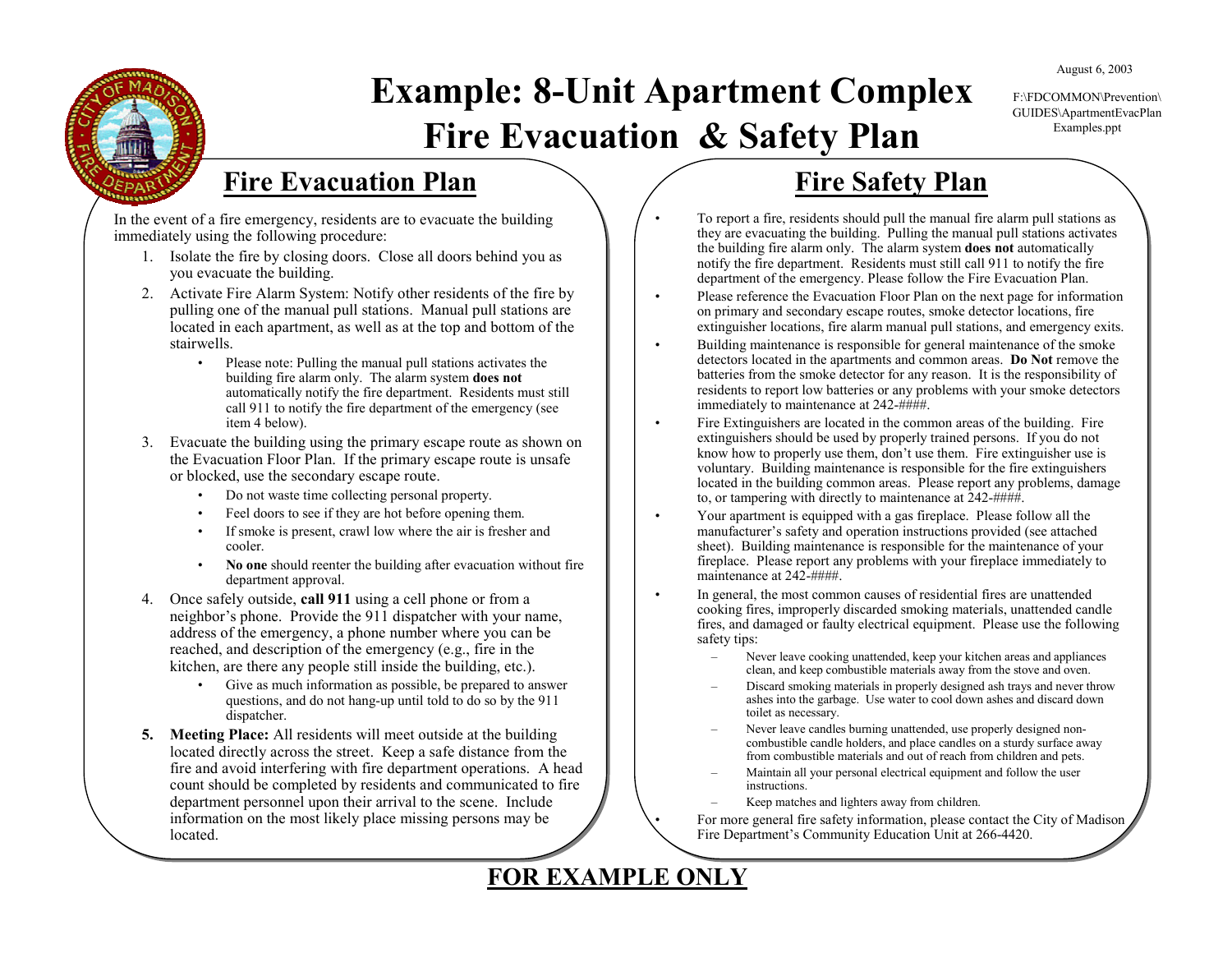

•

#### **Emergency Evacuation Plan Summary**

- When a fire is noticed or the smoke detector sounds, evacuate the building immediately.
	- a. Isolate the fire by closing doors
	- b. Activate Fire Alarm System
	- c. Evacuate the building
	- d. Call 911
- • Evacuate the building using the primary escape route.
- • If primary route is unsafe or blocked, use secondary escape route.
- • All residents will meet outside at the residence located directly across the street.
- • A head count should be completed by residents and communicated to the fire department upon their arrival.



#### **FOR EXAMPLE ONLY**

#### **Meeting Place: Residence Across the Street**

**S**

 $W \rightarrow E$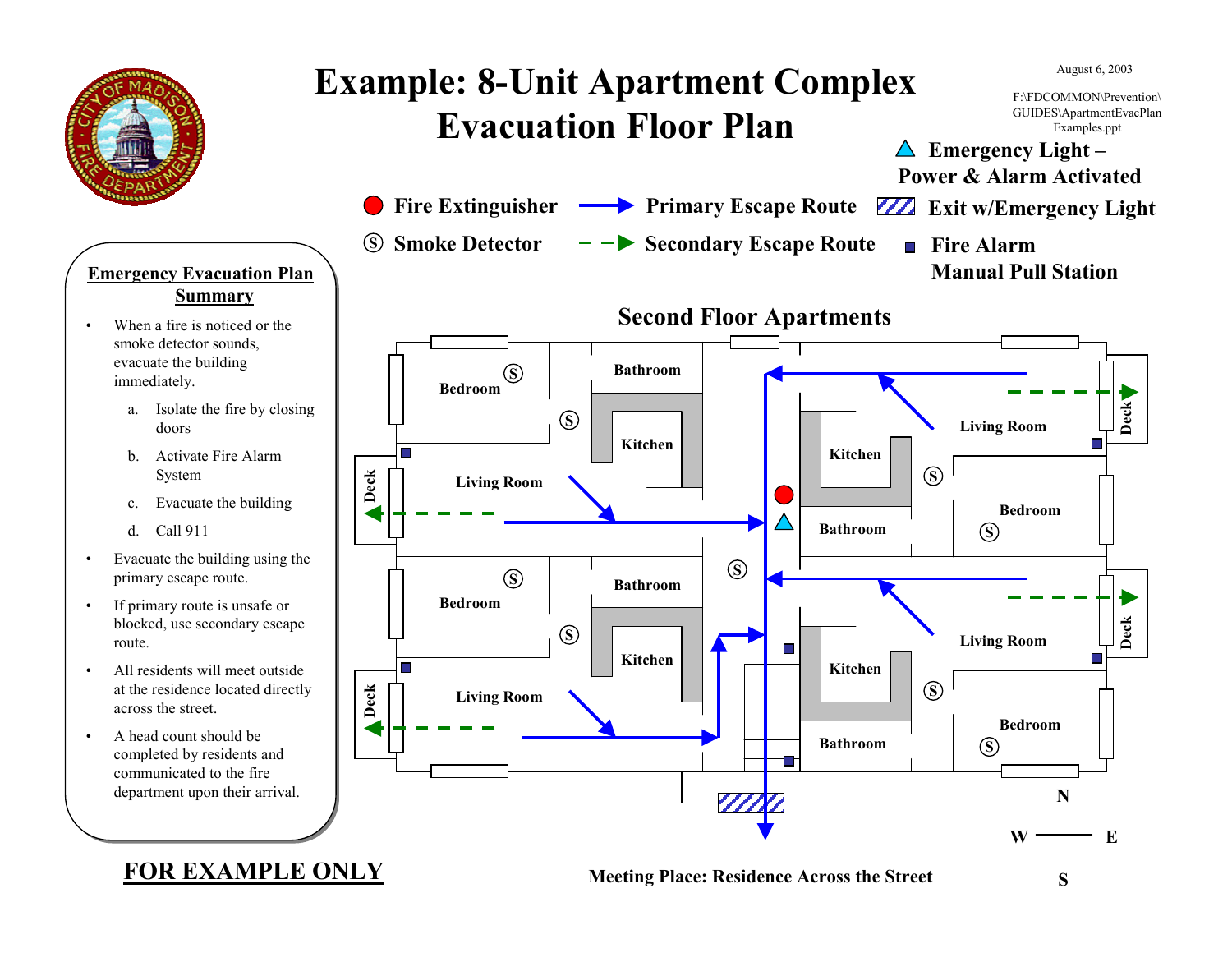August 6, 2003

#### F:\FDCOMMON\Prevention\GUIDES\ApartmentEvacPlan Examples.ppt

# **Example: 16-Unit Apartment Complex Fire Evacuation & Safety Plan**

•

•

•

•

•

•

•

### **Fire Evacuation Plan**

In the event of a fire emergency, residents are to evacuate the building immediately using the following procedure:

- 1. Isolate the fire by closing doors. Close all doors behind you as you evacuate the building.
- 2. Activate Fire Alarm System: Notify other residents of the fire by pulling one of the manual pull stations. Manual pull stations are located at the top and bottom of the stairwells.
	- • Please note: Pulling the manual pull stations activates the building fire alarm. The alarm system **will** automatically notify the fire department. However, residents should still call 911 to provide additional information on the emergency (see item 4 below).
- 3. Evacuate the building using the primary escape route as shown on the Evacuation Floor Plan. If the primary escape route is unsafe or blocked, use the secondary escape route.
	- •Do not waste time collecting personal property.
	- •Feel doors to see if they are hot before opening them.
	- • If smoke is present, crawl low where the air is fresher and cooler.
	- • **No one** should reenter the building after evacuation without fire department approval.
- 4. Once safely outside, **call 911** using a cell phone or from a neighbor's phone. Provide the 911 dispatcher with your name, address of the emergency, a phone number where you can be reached, and description of the emergency (e.g., fire in the kitchen area, are there any people still inside the building, etc.).
	- Give as much information as possible, be prepared to answer questions, and do not hang-up until told to do so by the 911 dispatcher.
- **5. Meeting Place:** All residents will meet outside in the south side parking lot at least 200 feet from the building. Keep a safe distance from the fire and avoid interfering with fire department operations. A head count should be completed by residents and communicated to fire department personnel upon their arrival to the scene. Include information on the most likely place missing persons may be located.

## **Fire Safety Plan**

- To report a fire, residents should pull the manual fire alarm pull stations as they are evacuating the building. The fire alarm system will automatically notify the fire department. However, once safely outside the building residents should still call 911 to provide additional information. Please follow the Fire Evacuation Plan.
- Please reference the Evacuation Floor Plan on the next page for information on primary and secondary escape routes, smoke detector locations, fire extinguisher locations, fire alarm manual pull stations, and emergency exits.
- Building maintenance is responsible for general maintenance of the fire alarm system and the smoke detectors located in the apartments and common areas. **Do Not** remove the batteries from the smoke detector for any reason. It is the responsibility of residents to report low batteries or any problems with your smoke detectors immediately to maintenance at  $242-$ ####.
- Fire Extinguishers are located in the common areas of the building. Fire extinguishers should be used by properly trained persons. If you do not know how to properly use them, don't use them. Fire extinguisher use is voluntary. Building maintenance is responsible for the fire extinguishers located in the building common areas. Please report any problems, damage to, or tampering with directly to maintenance at  $24\overline{2}$ -####.
- Your apartment is equipped with a gas fireplace. Please follow all the manufacturer's safety and operation instructions provided (see attached sheet). Building maintenance is responsible for the maintenance of your fireplace. Please report any problems with your fireplace immediately to maintenance at 242-####.
- In general, the most common causes of residential fires are unattended cooking fires, improperly discarded smoking materials, unattended candle fires, and damaged or faulty electrical equipment. Please use the following safety tips:
	- – Never leave cooking unattended, keep your kitchen areas and appliances clean, and keep combustible materials away from the stove and oven.
	- Discard smoking materials in properly designed ash trays and never throw ashes into the garbage. Use water to cool down ashes and discard down toilet as necessary.
	- Never leave candles burning unattended, use properly designed noncombustible candle holders, and place candles on a sturdy surface away from combustible materials and out of reach from children and pets.
	- Maintain all your personal electrical equipment and follow the user instructions.
	- Keep matches and lighters away from children.
- For more general fire safety information, please contact the City of Madison Fire Department's Community Education Unit at 266-4420.

#### **FOR EXAMPLE ONLY**